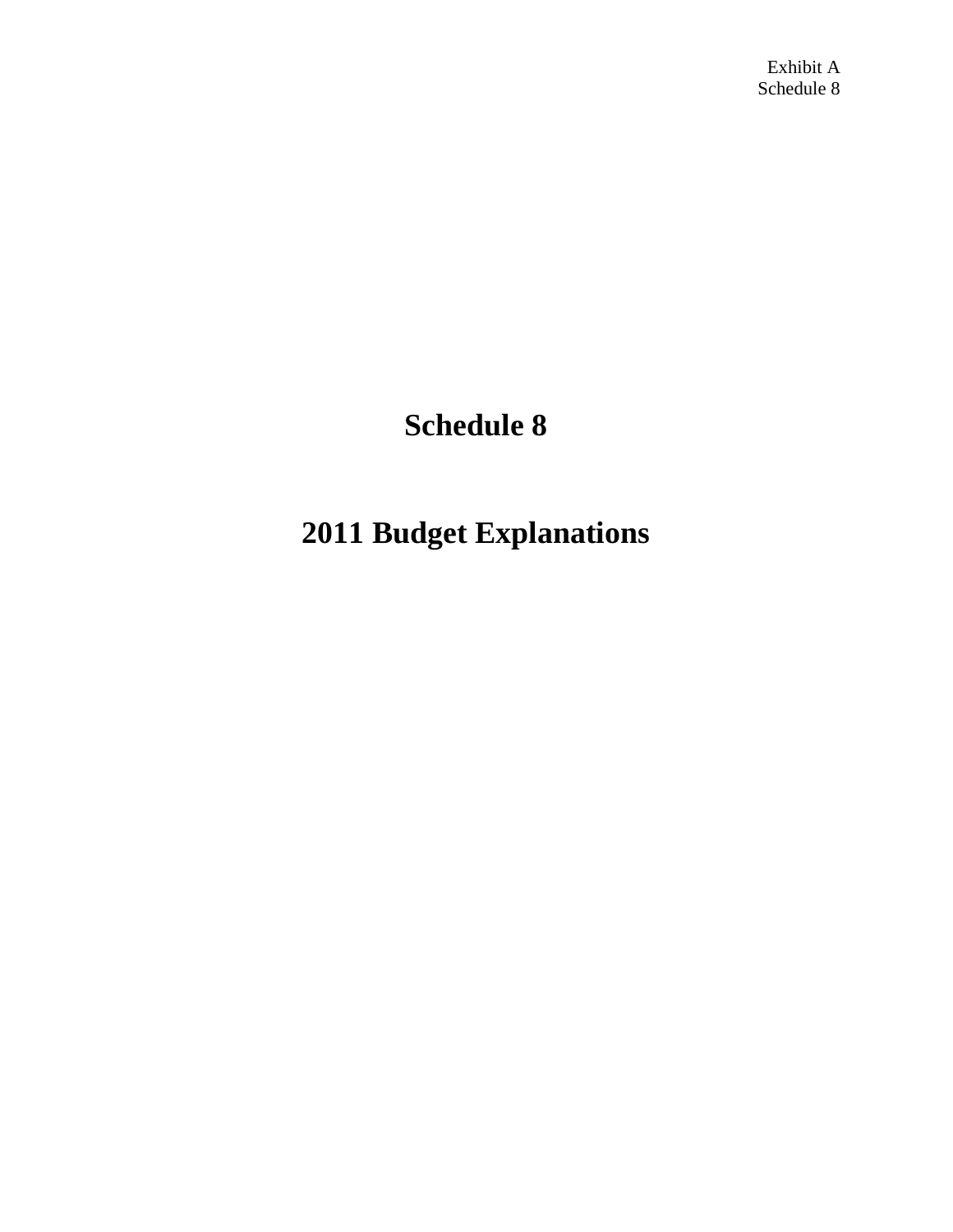Exhibit A Schedule 8 Page 1 of 19

## **2011 Budget**

#### **Overview**

Enbridge Gas New Brunswick's ("EGNB") 2011 Budget was prepared relying on input from Management, taking into consideration historic trends, current market conditions, as well, as the current economic environment. A complete list of 2011 Budget Assumptions can be found at Exhibit A, Schedule 9.

For comparative purposes, variance explanations compare 2009 actual results to the 2009 Budget, 2010 forecast results, based on a mid-year forecast that combined actual 2010 results to June 30, 2010, with a forecast for the remainder of the year, to the 2010 Budget and the 2011 Budget to the 2010 Budget. EGNB has only included explanations for variances greater than \$10K.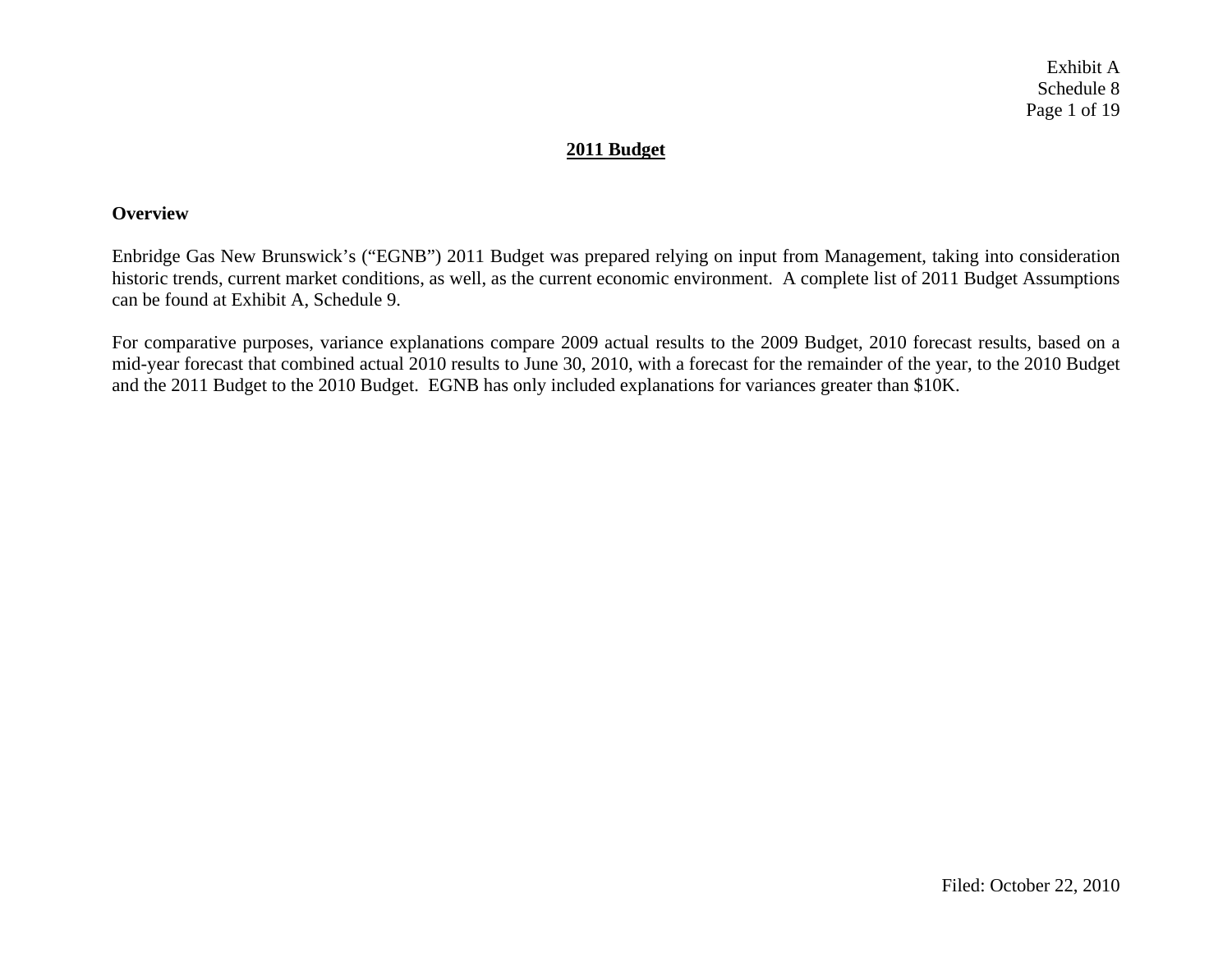#### **Revenue**

For the 2011 budget year, EGNB has forecast total revenue from operations of \$55M. The table below summarizes EGNB's budgeted 2011 gas distribution revenue, miscellaneous operating revenue, income from investments, allowance for funds used during construction ("AFUDC") and installation services margin with comparisons to 2009 and 2010.

|      |                                              |    |           |  |               | Table 1         |      |           |      |               |                  |      |               |          |                |
|------|----------------------------------------------|----|-----------|--|---------------|-----------------|------|-----------|------|---------------|------------------|------|---------------|----------|----------------|
|      | Revenue                                      |    |           |  |               |                 |      |           |      |               |                  |      |               |          |                |
|      |                                              |    | (1)       |  | (2)           | $(3)=(1)-(2)$   |      | (4)       |      | (5)           | $(6)=(4)-(5)$    |      | (7)           |          | $(8)=(7)-(5)$  |
| Line |                                              |    | 2009      |  | 2009          |                 | 2009 |           | 2010 |               | 2010             | 2010 | 2011          | Variance |                |
| No.  | (in thousands of dollars)                    |    | Actual    |  | <b>Budget</b> | Variance        |      | Forecast  |      | <b>Budget</b> | Variance         |      | <b>Budget</b> |          | to 2010 Budget |
|      |                                              |    |           |  |               |                 |      |           |      |               |                  |      |               |          |                |
|      | <b>Operating Revenue</b>                     |    |           |  |               |                 |      |           |      |               |                  |      |               |          |                |
| 2    | <b>Gas Distribution</b>                      | \$ | 26,162 \$ |  | 42,612        | (16, 450)<br>\$ | \$   | 39,982 \$ |      | 50,299        | (10, 317)<br>\$. | \$   | 54,218 \$     |          | 3,919          |
| 3    | Miscellaneous                                |    | 281       |  | 271           | 10              |      | 360       |      | 271           | 89               |      | 137           |          | (134)          |
|      |                                              |    |           |  |               |                 |      |           |      |               |                  |      |               |          |                |
| 4    | Income from Investments                      |    | 44        |  |               | 44              |      |           |      |               |                  |      |               |          |                |
|      |                                              |    |           |  |               |                 |      |           |      |               |                  |      |               |          |                |
| 5    | Allowance for Funds Used During Construction |    | 34        |  | 57            | (23)            |      | 60        |      | 123           | (63)             |      | 13            |          | (110)          |
|      |                                              |    |           |  |               |                 |      |           |      |               |                  |      |               |          |                |
| 6    |                                              |    | 26,521    |  | 42,940        | (16, 419)       |      | 40,402    |      | 50,693        | (10, 291)        |      | 54,368        |          | 3,675          |
|      | <b>Installation Services</b>                 |    |           |  |               |                 |      |           |      |               |                  |      |               |          |                |
| 8    | Revenue                                      |    | 7,664     |  | 15,358        | (7,694)         |      | 6,050     |      | 11,078        | (5,028)          |      | 4,478         |          | (6,600)        |
| 9    | Cost of Goods Sold                           |    | (6,221)   |  | (12, 129)     | 5,908           |      | (5,397)   |      | (9,316)       | 3,919            |      | (3, 562)      |          | 5,754          |
| 10   |                                              |    | 1,443     |  | 3,229         | (1,786)         |      | 653       |      | 1,762         | (1, 109)         |      | 916           |          | (846)          |
|      |                                              |    |           |  |               |                 |      |           |      |               |                  |      |               |          |                |
| 11   | <b>Total Revenue</b>                         |    | 27,964    |  | 46,169        | (18, 205)       |      | 41,055    |      | 52,455        | (11,400)         |      | 55,284        |          | 2,829          |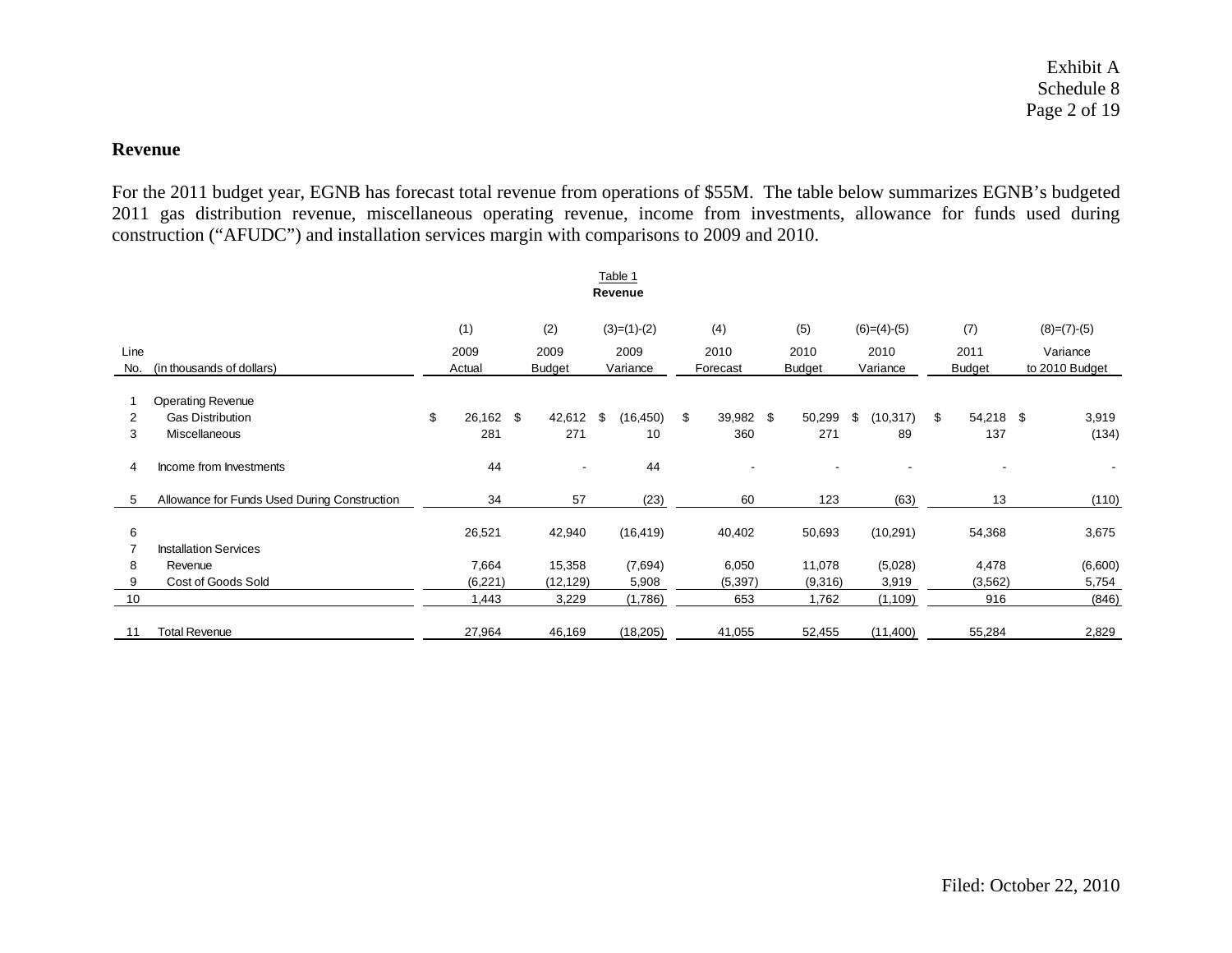#### 2009 Actual vs 2009 Budget

### Operating Revenue

- Gas Distribution Revenue: actual gas distribution revenues were \$16.5 million under budget, primarily due to lower than expected distribution rates (\$10.9 million), lower customer attachments (\$3.9 million), and a reduction in actual usage by customers as compared to the budget (\$1.9 million), offset by colder than normal weather (\$0.3 million).
- Miscellaneous Operating Revenue: miscellaneous operating revenue includes Agent Billing and Collection ("ABC") and Agent Billing ("AB") service revenue, late payment charges, transactional services, gain/loss on disposal of assets and accounts payable discounts taken. Actual miscellaneous revenues were \$10K over budget, primarily due to late payment charges collected from customers being greater than forecast.

Income from Investments revenue is not budgeted by EGNB. There was \$44K in actual interest collected on finance plans and bank balances.

AFUDC was \$23K under budget, with the primary driver for this variance being lower than budgeted monthly balances in the Construction Work in Progress ("CWIP") account, of which AFUDC is calculated on.

Installation Services Margin was \$1.8 million under budget, primarily due to increased competition for installation work, resulting in a reduction to the volume of work and, to a lesser extent, a decrease in the margin on a percentage basis. Installation volumes were also affected by lower than forecast customer attachments.

#### 2010 Forecast vs 2010 Budget

#### Operating Revenue

• Gas Distribution Revenue: gas distribution revenues are forecast to end 2010 \$10.3 million under budget, due to lower than forecasted distribution rates (\$4.2 million), warmer than normal weather (\$2.9 million), a reduction in customer attachments (\$2.8 million) and a reduction in actual usage by customers as compared to the budget (\$0.4 million).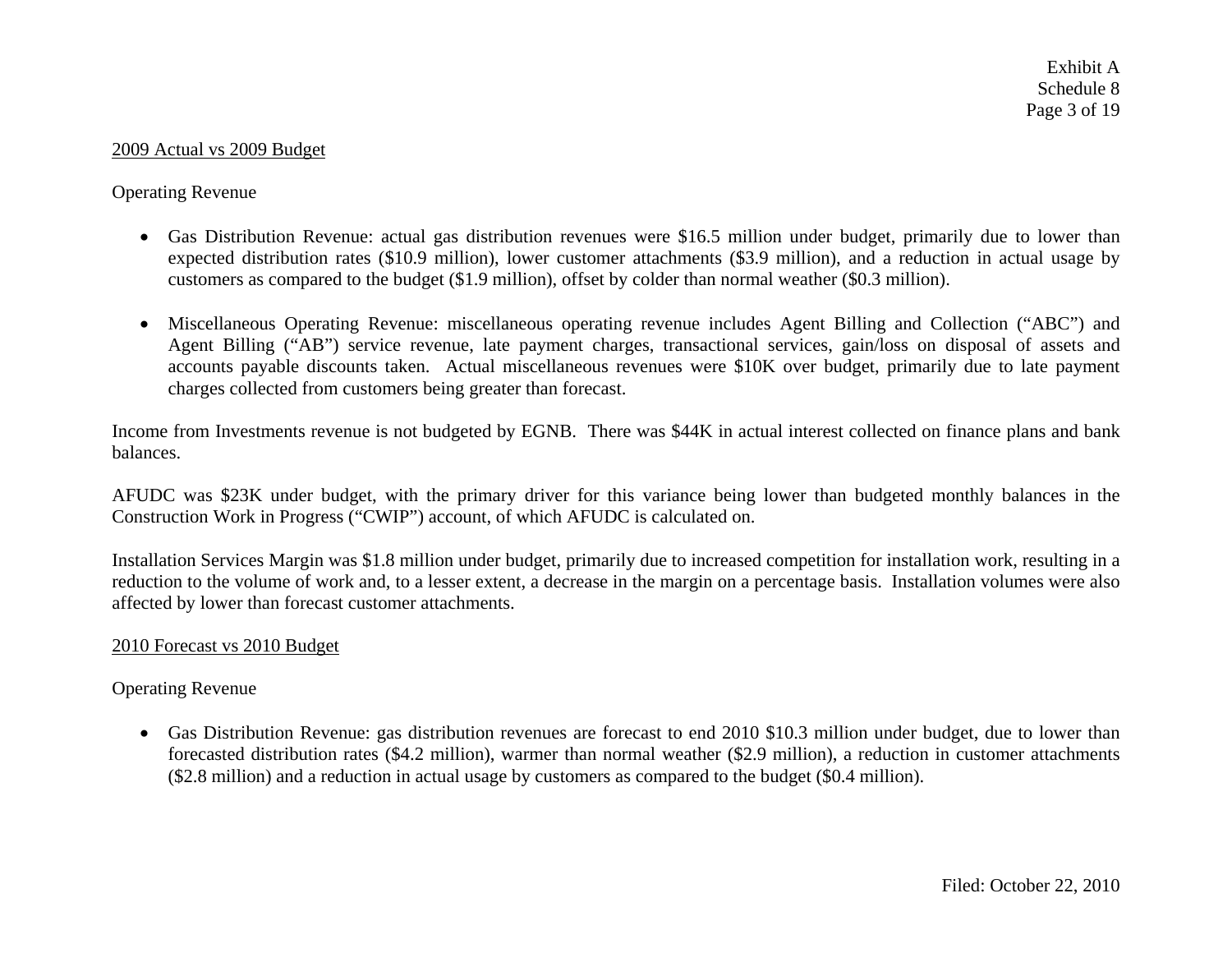Exhibit A Schedule 8 Page 4 of 19

• Miscellaneous Operating Revenue: miscellaneous revenues are expected to end 2010 \$89K over budget, primarily due to late payment charges collected from customers being greater than anticipated.

AFUDC is expected to be \$63K under budget, primarily due to lower than budgeted monthly balances in the CWIP account, of which AFUDC is calculated on.

Installation Services Margin is expected to be \$1.1 million under budget, primarily due to a continued increase in competition in the market and below budget customer attachments.

#### 2011 Budget vs 2010 Budget

#### Operating Revenue

- Gas Distribution Revenue: gas distribution revenues are forecast to be \$3.9 million more than the 2010 Budget, due to increased distribution rates (\$6.6 million), partially offset by reduced customer attachments (\$2.7 million).
- Miscellaneous Operating Revenue: miscellaneous revenues are forecast to be \$134K below the 2010 Budget, driven by a reduction in ABC fees (\$26K) and a reduction in interest rates on the term deposit with Maritimes & Northeast Pipeline (\$108K).

AFUDC is forecast to be \$110K below the 2010 Budget primarily due to a forecast reduction in CWIP balances resulting from reduced capital spending and a greater focus on attaching customers already on main.

Installation Services Margin is forecast to be \$846K below the 2010 Budget, primarily due to a reduction in the forecasted amount of installation work to be done by EGNB, as well as a greater focus on the Residential sector rather than the Commercial sector.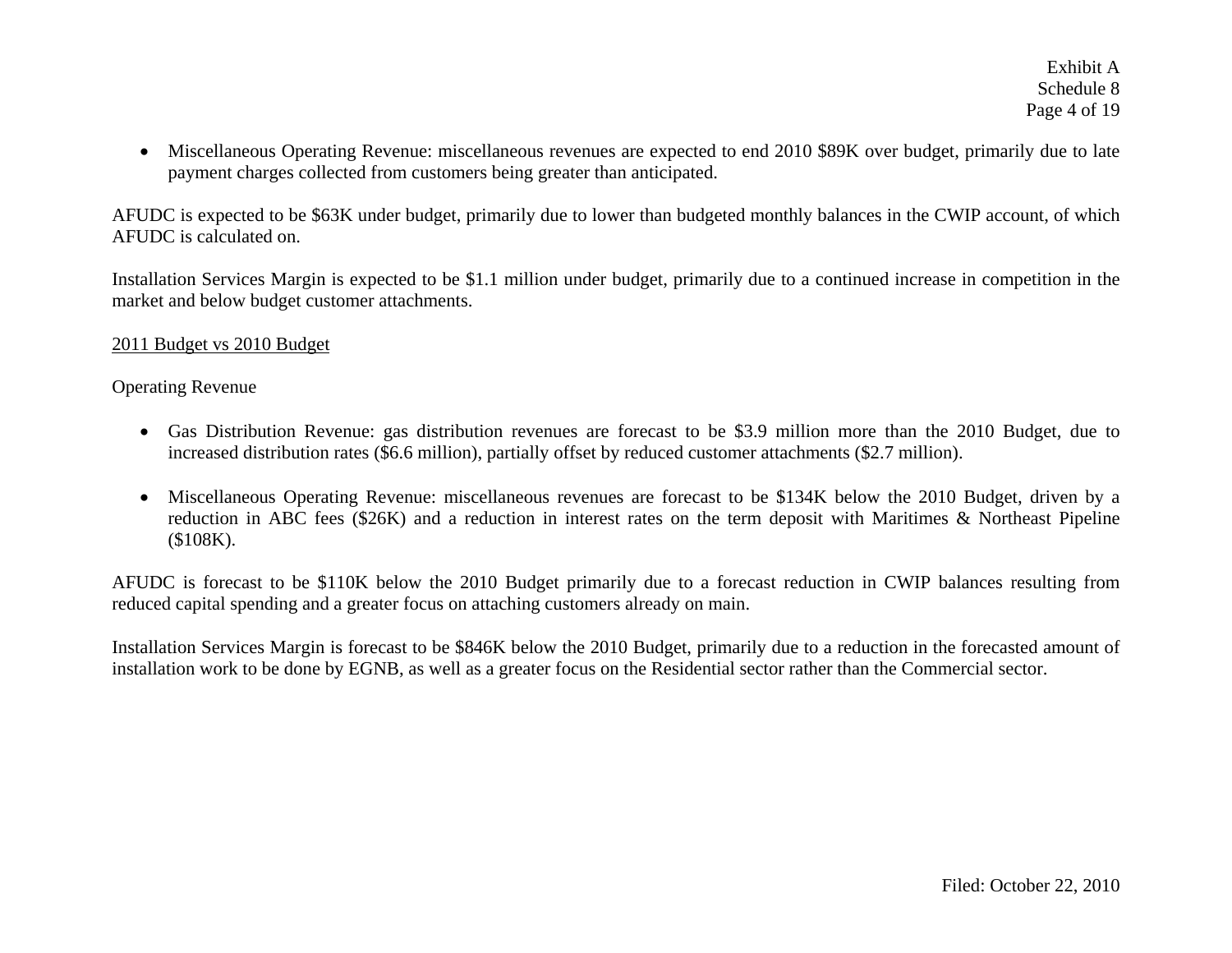# **Expenses**

For the 2011 Budget year, EGNB has forecast total expenses of \$35 million. Below is a summary of EGNB's operating and maintenance expenses, bad debt expense, amortization of property, plant and equipment, municipal and other taxes, interest on amounts due to associates and affiliates and other interest and amortization of deferred development costs with comparisons to 2009 and 2010.

|             | <b>Operating Expenses</b>                                                  |                |                       |                  |                  |                       |                  |                       |                            |  |  |
|-------------|----------------------------------------------------------------------------|----------------|-----------------------|------------------|------------------|-----------------------|------------------|-----------------------|----------------------------|--|--|
|             |                                                                            | (1)            | (2)                   | $(3)=(1)-(2)$    | (4)              | (5)                   | $(6)=(4)-(5)$    | (7)                   | $(8)=(7)-(5)$              |  |  |
| Line<br>No. | (in thousands of dollars)                                                  | 2009<br>Actual | 2009<br><b>Budget</b> | 2009<br>Variance | 2010<br>Forecast | 2010<br><b>Budget</b> | 2010<br>Variance | 2011<br><b>Budget</b> | Variance<br>to 2010 Budget |  |  |
|             | <b>Operating Expenses</b>                                                  |                |                       |                  |                  |                       |                  |                       |                            |  |  |
| 2           | Operating and Maintenance Expenses                                         | 5,054          | 3,893                 | 1,161            | 7,536            | 4,478                 | 3,058            | 9,897                 | 5,419                      |  |  |
| 3           | <b>Bad Debt Expense</b>                                                    | 311            | 296                   | 15               | 259              | 276                   | (17)             | 265                   | (11)                       |  |  |
| 4           | Amortization of Property, Plant and Equipment                              | 5,042          | 5,062                 | (20)             | 5,922            | 5,663                 | 259              | 6,555                 | 892                        |  |  |
| 5           | Municipal and Other Taxes                                                  | 1,053          | 981                   | 72               | 1,110            | 1,156                 | (46)             | 1,186                 | 30                         |  |  |
| 6           | Interest on Amounts Due to Associates and<br>Affiliates and Other Interest | 12,367         | 12,067                | 300              | 14,016           | 13,574                | 442              | 14,150                | 576                        |  |  |
|             | Amortization of Deferred Development Costs                                 | 2,904          | 2,770                 | 134              | 2,968            | 2,863                 | 105              | 2,917                 | 54                         |  |  |
| 8           | <b>Total Expenses</b>                                                      | 26,731         | 25,069                | 1,662            | 31,811           | 28,010                | 3,801            | 34,970                | 6,960                      |  |  |

# Table 2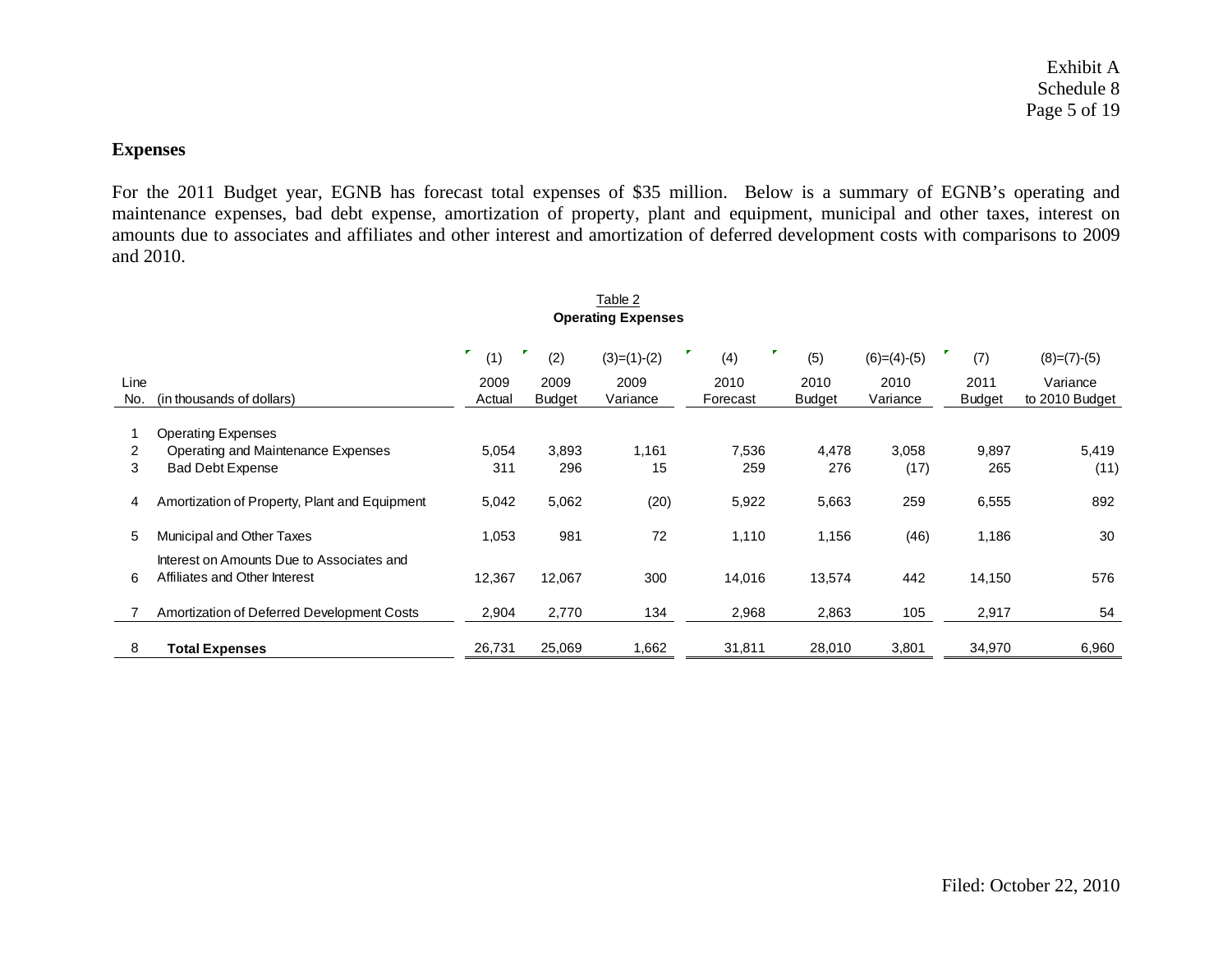Exhibit A Schedule 8 Page 6 of 19

#### Operating and Maintenance ("O&M") Expenses

EGNB manages its O&M expenses, excluding incentives, at an aggregate level, where EGNB will try to offset increased costs in certain areas with cost reductions or savings in other areas of the organization.

EGNB has grouped its O&M expenses based on major cost categories rather than departments, as seen in the regulatory financial statement format filed with the Board. This presentation of O&M is better aligned with the NBSO Minimum Filing Requirements and EGNB may consider adjusting its future regulatory financial statements to this format if the Board believes it is a better representation of EGNB O&M expenses.

|                |                                              | (1)              | (2)           | $(3)=(1)-(2)$ | (4)            | (5)           | $(6)=(4)-(5)$ | (7)            | $(8)=(7)-(5)$  |
|----------------|----------------------------------------------|------------------|---------------|---------------|----------------|---------------|---------------|----------------|----------------|
| Line           |                                              | 2009             | 2009          | 2009          | 2010           | 2010          | 2010          | 2011           | Variance       |
| No.            |                                              | Actual           | <b>Budget</b> | Variance      | Forecast       | <b>Budget</b> | Variance      | Budget         | to 2010 Budget |
|                |                                              |                  |               |               |                |               |               |                |                |
|                |                                              |                  |               |               |                |               |               |                |                |
|                | Labour and Benefits                          | 8,651            | 9,709         | (1,058)       | 8,853          | 8,908         | (55)          | 9,172          | 264            |
| $\overline{2}$ | Admin/Office Expenses                        | 250              | 333           | (83)          | 346            | 345           |               | 400            | 55             |
| 3              | <b>Computer and Telecom Services</b>         | 359              | 527           | (168)         | 360            | 416           | (56)          | 376            | (40)           |
|                | <b>Professional Consulting</b>               | 2,324            | 1,695         | 629           | 2,483          | 2,311         | 172           | 2,308          | (3)            |
|                | Travel and Training                          | 238              | 344           | (106)         | 301            | 306           | (5)           | 288            | (18)           |
| 6              | Advertising and Promotions                   | 927              | 1,251         | (324)         | 1,131          | 1,063         | 68            | 1,186          | 123            |
|                | <b>Incentives</b>                            | 4,201            | 15,785        | (11, 584)     | 6,234          | 8,440         | (2, 206)      | 5,166          | (3, 274)       |
|                | <b>Tools and Safety</b>                      | 118              | 145           | (27)          | 106            | 114           | (8)           | 123            | 9              |
| 9              | Fleet                                        | 616              | 763           | (147)         | 641            | 667           | (26)          | 643            | (24)           |
| 10             | <b>Facilities</b>                            | 657              | 815           | (158)         | 694            | 691           | 3             | 720            | 29             |
| 11             | Insurance                                    | 222              | 166           | 56            | 325            | 316           | 9             | 360            | 44             |
| 12             | <b>NBEUB Assessments</b>                     | 887              | 400           | 487           | 900            | 593           | 307           | 1,100          | 507            |
| 13             | <b>Corporate Allocations</b>                 | 2,606            | 1.411         | 1,195         | 2,583          | 1,482         | 1,101         | 2,798          | 1,316          |
| 14             | Gas Transportation and Related Activities    | 1,141            | 1,287         | (146)         | 1,141          | 1,065         | 76            | 1,170          | 105            |
| 15             | <b>Total O&amp;M Prior to Capitalization</b> | 23,197           | 34,631        | (11, 434)     | 26,098         | 26,717        | (619)         | 25,810         | (907)          |
| 16             | Capitalized to:                              |                  |               |               |                |               |               |                |                |
| 17             | Property, plant & equipment                  | 6,322            | 6,431         | (109)         | 5,781          | 6,463         | (682)         | 4,172          | (2, 291)       |
| 18             | Development O&M capitalized costs            | 11,821           | 24,307        | (12, 486)     | 12,781         | 15,776        | (2,995)       | 11,741         | (4,035)        |
|                |                                              |                  |               |               |                |               |               |                |                |
| 19             | <b>Total Capitalized</b>                     | 18,143           | 30,738        | (12, 595)     | 18,562         | 22,239        | (3,677)       | 15,913         | (6, 326)       |
| 20             | <b>Total O&amp;M Expenses</b>                | $5,054$ \$<br>\$ | $3,893$ \$    | 1,161         | \$<br>7,536 \$ | 4,478 \$      | 3,058         | 9,897 \$<br>\$ | 5,419          |

#### Table 3**Operating and Maintenance Expenses**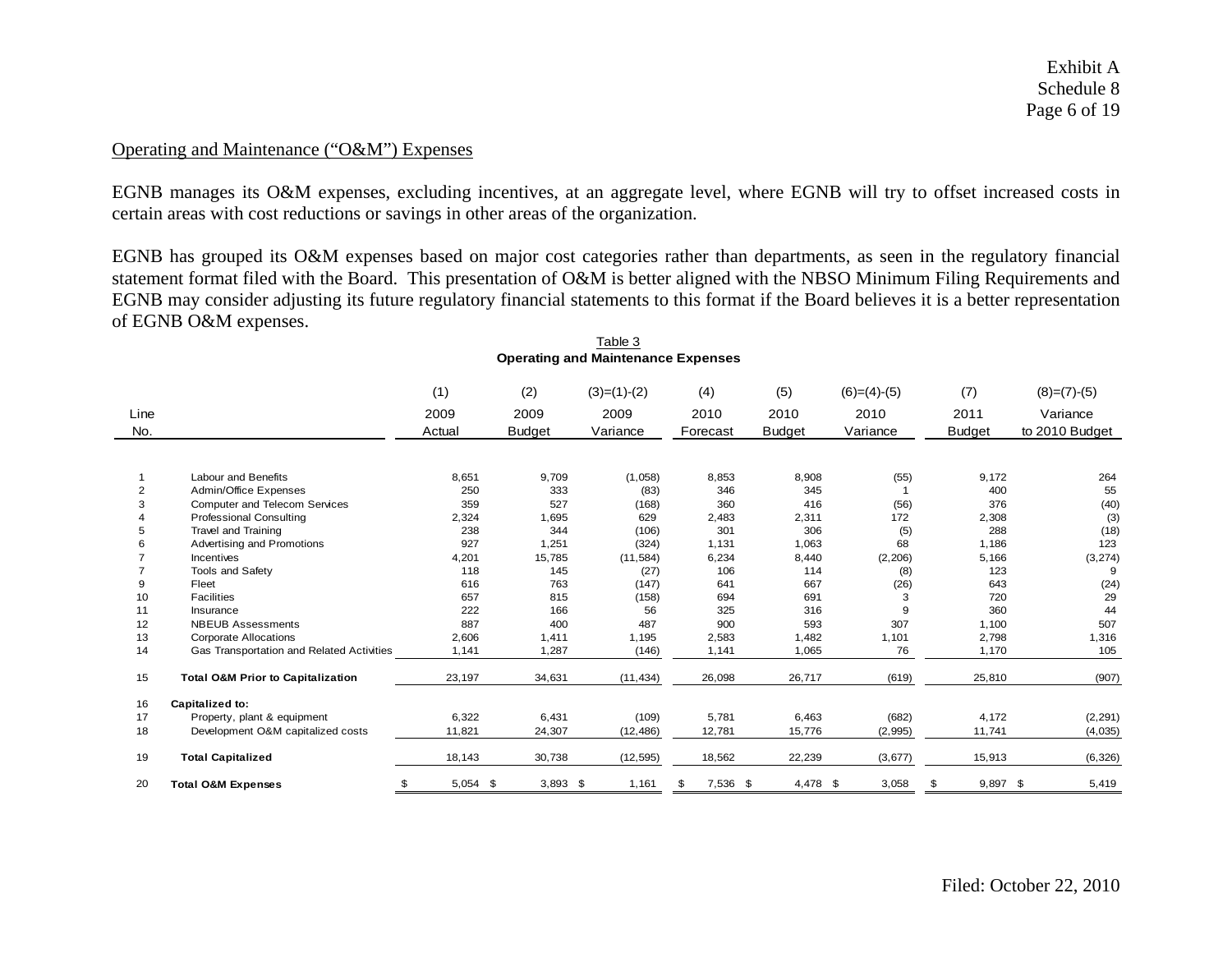Exhibit A Schedule 8 Page 7 of 19

#### 2009 Actual vs 2009 Budget

EGNB's 2009 Actual O&M expenses were \$11.4 million, or 33%, under budget, with the principal driver for this variance being lower incentive spending (\$11.6 million) due to lower than forecast sales, partially offset by above budget corporate allocations (\$1.2) million) due to the proposed change in the corporate allocation methodology. Other variances within individual O&M expense categories accounting for the remaining \$1.0 million under budget are primarily due to:

- Labour and Benefits: actual labour and benefit expenses were \$1.1 million under budget, primarily due to lower labour costs (\$350K) arising from staff reductions as part of cost mitigation activities, commissions due to lower than forecast sales (\$183K), benefits (\$22K) arising from lower labour costs and pension costs (\$397K) due to anticipated impacts from accounting changes for rate regulated entities not materializing, partially offset by increased recruitment (\$30K) and incentive compensation (\$55K) costs.
- $\bullet$  Admin/Office Expenses: administration and office expense costs were \$83K below budget primarily due to lower postage (\$17K), corporate events (\$30K), Board meeting and external party costs (\$30K) and stationery costs (\$7K), partially offset by higher copier and other supplies (\$6K).
- • Computer and Telecom Services: computer and telephone related ("telecom") services were \$168K below budget, primarily due to lower photocopier lease costs (\$97K), telecom costs (\$50K) and software maintenance costs (\$17K).
- Professional Consulting: professional consulting costs were \$629K over budget, primarily due to a forecast error that excluded call centre costs (\$490K) from the budget, higher than forecast legal costs arising from increased regulatory activity (\$80K), increased consulting support for Marketing and regulatory activities (\$70K).
- $\bullet$  Travel and Training: travel and training costs were \$106K under budget, primarily due to lower airfare expenses (\$41K) related to reduced travel and conference attendance (\$10K) as part of cost mitigation activities and associated accommodation (\$40K) and meal costs (\$19K), partially offset by higher ground transportation costs (\$13K).
- $\bullet$  Advertising and Promotions: advertising and promotion expenditures were \$324K under budget primarily due to reduced Marketing (\$298K) and sponsorship activity (\$20K) as part of cost mitigation.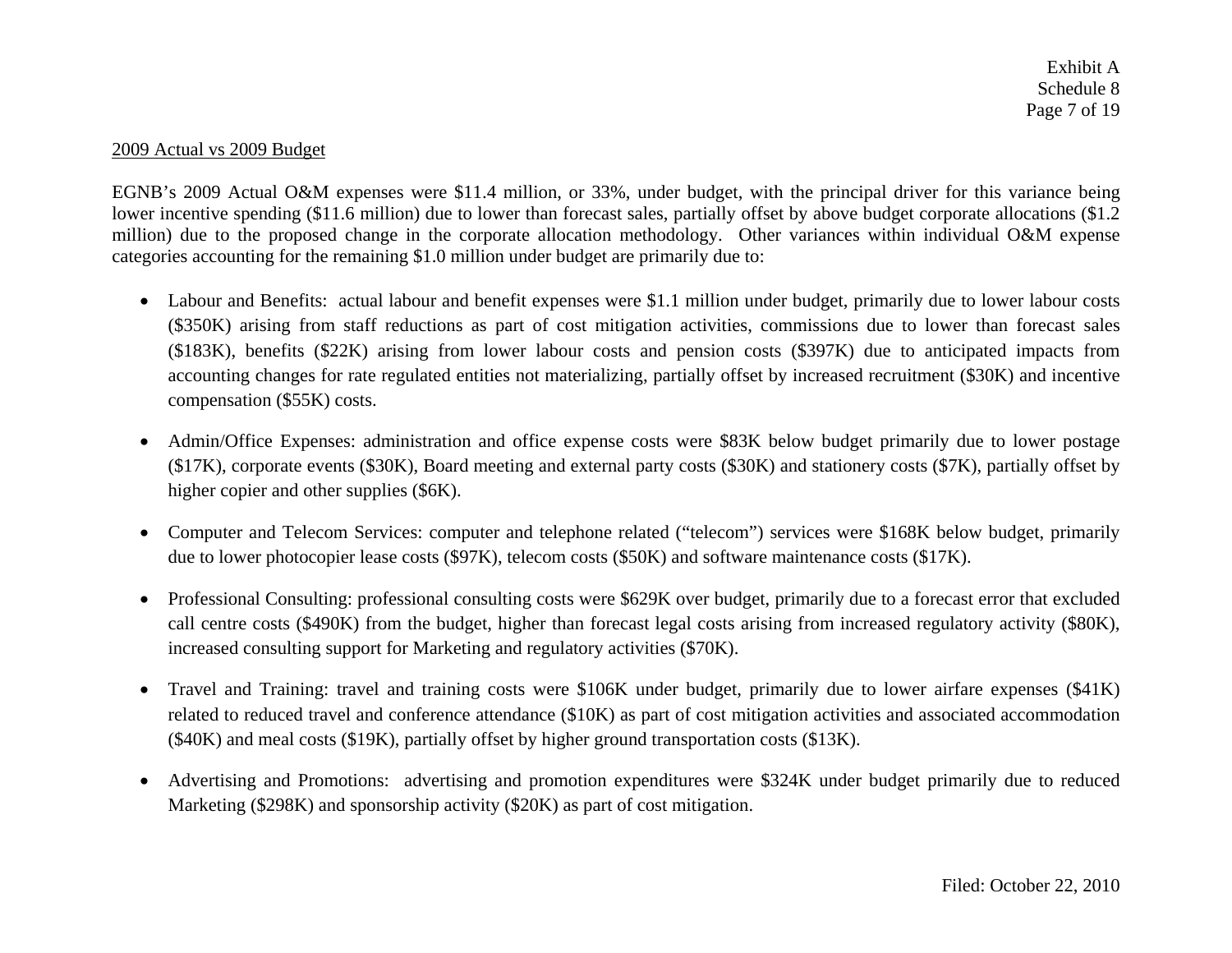- $\bullet$  Tools and Safety: tools and safety expenses were \$27K under budget, primarily due to lower expenditures on safety related supplies (\$20K) and uniforms and protective clothing (\$12K) as part of cost mitigation, while ensuring safety of the public and employees was not compromised.
- •Fleet: fleet costs were \$147K under budget, primarily due to lower fuel and maintenance costs (\$149K).
- $\bullet$  Facilities: facilities expenditures were \$158K below budget primarily due to expected utility costs (\$103K) related to a project that did not occur, lower than forecast gate station utility costs (\$15K) and facilities repairs and maintenance costs (\$26K) and network analysis project (\$25K) that did not proceed primarily due to cost mitigation.
- $\bullet$  Insurance: insurance costs were \$56K over budget, primarily due to higher than anticipated liability insurance (\$48K) and automobile insurance (\$4K) costs.
- NBEUB Assessments: NBEUB costs were \$487K above budget due to a higher than anticipated EUB assessment arising from increased hearing activity and Public Intervenor costs.
- Gas Transportation and Related Activities: gas transportation and related activities were \$146K below budget due to higher than anticipated utilization of the Maritimes and Northeast Pipeline ("M&NP") Firm Service Agreement ("FSA").

Amounts capitalized to Property, Plant and Equipment and Development O&M capitalized costs are \$12.6 million below budget due to actual costs being less than budget, resulting in a lower capitalized amount when the capitalization percentages are applied.

### 2010 Forecast vs 2010 Budget

EGNB's 2010 Forecast O&M expenses are expected to end the year \$0.6 million, or 2.3%, under budget, with the principal driver for this variance being lower incentive spending (\$2.2 million) due to lower than forecast sales, partially offset by above budget corporate allocations (\$1.1 million) due to the proposed change in the corporate allocation methodology. Other variances within individual O&M expense categories accounting for the remaining \$0.5 million over budget are primarily due to: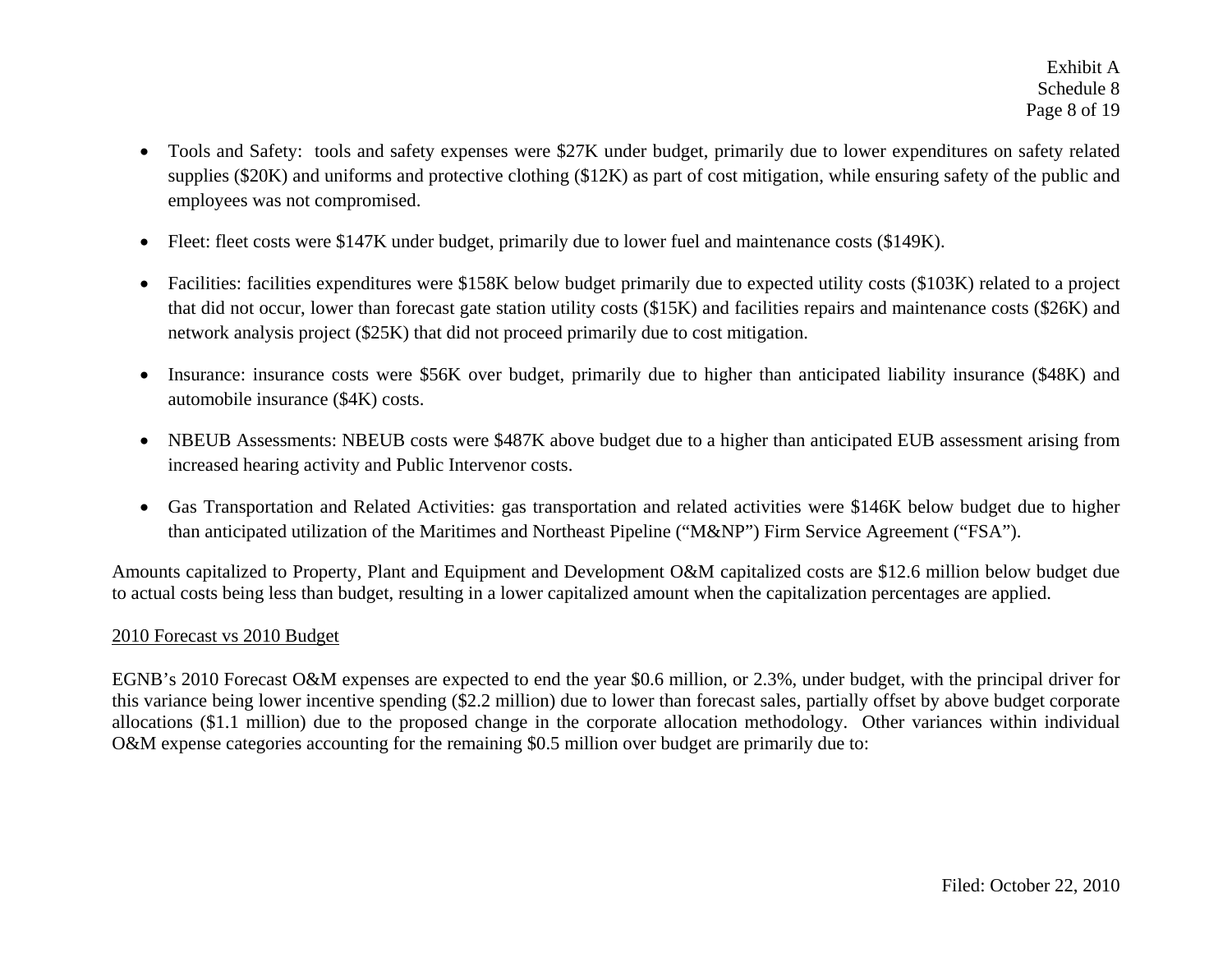- $\bullet$  Labour and Benefits: labour and benefit expenses are forecast to end 2010 \$55K under budget, primarily due to lower labour costs (\$63K) due to staff turnover and hiring lag and lower training costs (\$20K) due to reduced training activities, partially offset by increased overtime costs (\$18K).
- $\bullet$  Computer and Telecom Services: computer and telecom services are forecast to be \$56K under budget at the end of 2010, primarily due to lower third party software maintenance fees (\$30K) and telecom costs (\$33K) primarily due to the migration of the office phone system to voice over internet protocol ("VOIP").
- • Professional Consulting: professional consulting costs are forecast to end 2010 \$172K above budget, primarily due to higher than forecast legal costs primarily arising from increased regulatory activity (\$80K), investor relations (\$40K), installation services activities (\$17K) and customer care (\$13K).
- $\bullet$  Advertising and Promotions: advertising and promotions expenses are forecast to be \$68K above budget at the end of 2010, primarily due to increased Marketing activity (\$67K) to address negative media activity.
- Fleet: fleet cost are forecast to end 2010 \$26K under budget, primarily due to reduced vehicle lease costs (\$40K) due to timing of vehicle replacement with purchased vehicles, partially offset by increased fuel and maintenance costs (\$13K).
- $\bullet$  NBEUB Assessments: NBEUB costs are forecast to be \$307K over budget in 2010 due to higher than anticipated EUB assessment arising from increased hearing activity and Public Intervenor costs.
- $\bullet$  Gas Transportation and Related Activities: gas transportation and related activities are forecast to end 2010 \$76K over budget due to lower than anticipated utilization of the M&NP FSA.

Amounts capitalized to Property, Plant and Equipment and Development O&M capitalized costs are \$3.7 million below budget due to costs being forecast to end the year below budget (\$700K), resulting in a lower capitalized amount when the capitalization percentages are applied and a reduction in the capitalization rates for amounts to be capitalized to Development O&M (\$3.0 million).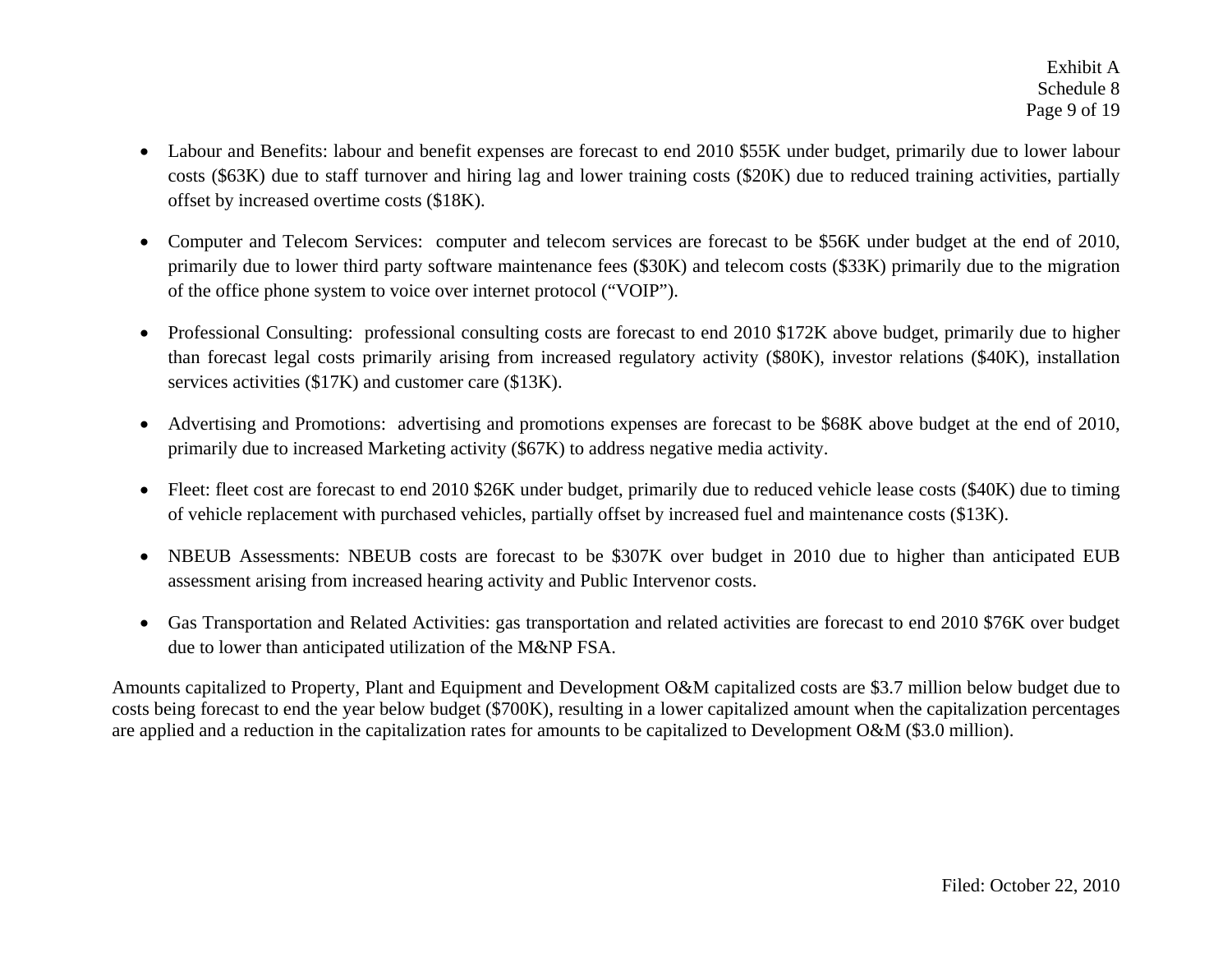Exhibit A Schedule 8 Page 10 of 19

#### 2011 Budget vs 2010 Budget

EGNB's 2011 Budget O&M expenses reflect a \$0.9 million decrease in comparison to its 2010 O&M Budget, with the principal driver for this variance being reduced incentive spending expectations (\$3.3 million) due to lower sales expectations, partially offset by higher corporate allocations (\$1.3 million) due to increased charges and the proposed change in the corporate allocation methodology. Other variances within individual O&M expense categories accounting for the remaining \$1.1 million increase compared to the 2010 Budget are primarily due to:

- Labour and Benefits: labour and benefit expenses are forecast to be \$264 more than the 2010 Budget, primarily due to increased labour costs (\$154K) due to 2011 salary increases and the full year effect of 2010 increases, the implementation of overtime compensation for supervisory on-call staff (\$35K), additional training costs (\$50K) in support of staff development, and forecast incentive compensation (\$43K), partially offset by reduced relocation costs (\$9K).
- Admin/Office Expenses: administration and office expenses are forecast to be \$55K greater than the 2010 Budget, primarily due to higher copier and other supplies (\$25K) due to increased printing requirements, postage (\$13K) due to increased customers and Canada Post charges, corporate events (\$10K) and stationery costs (\$8K).
- Computer and Telecom Services: computer and telecom costs are forecast to be \$40K less than the 2010 Budget, primarily due to reduced telecom costs (\$28K) arising from the VOIP implementation in 2010 and lower third party software maintenance fees (\$9K).
- Travel and Training: travel and training costs are forecast to be \$18K below the 2010 Budget, primarily due to expected reductions to ground transportation (\$5K) and meals and entertainment (\$7K) costs.
- $\bullet$  Advertising and Promotions: advertising and promotion expenses are forecast to be \$123K above the 2010 Budget, primarily due to increased Marketing activity (\$122K) to strengthen brand reputation.
- $\bullet$  Fleet: fleet expenses are forecast to be \$24K below the 2010 Budget, primarily due to reduced vehicle lease costs (\$84K) due to replacing leased vehicles with purchased vehicles, partially offset by increased fuel and maintenance costs (\$61K).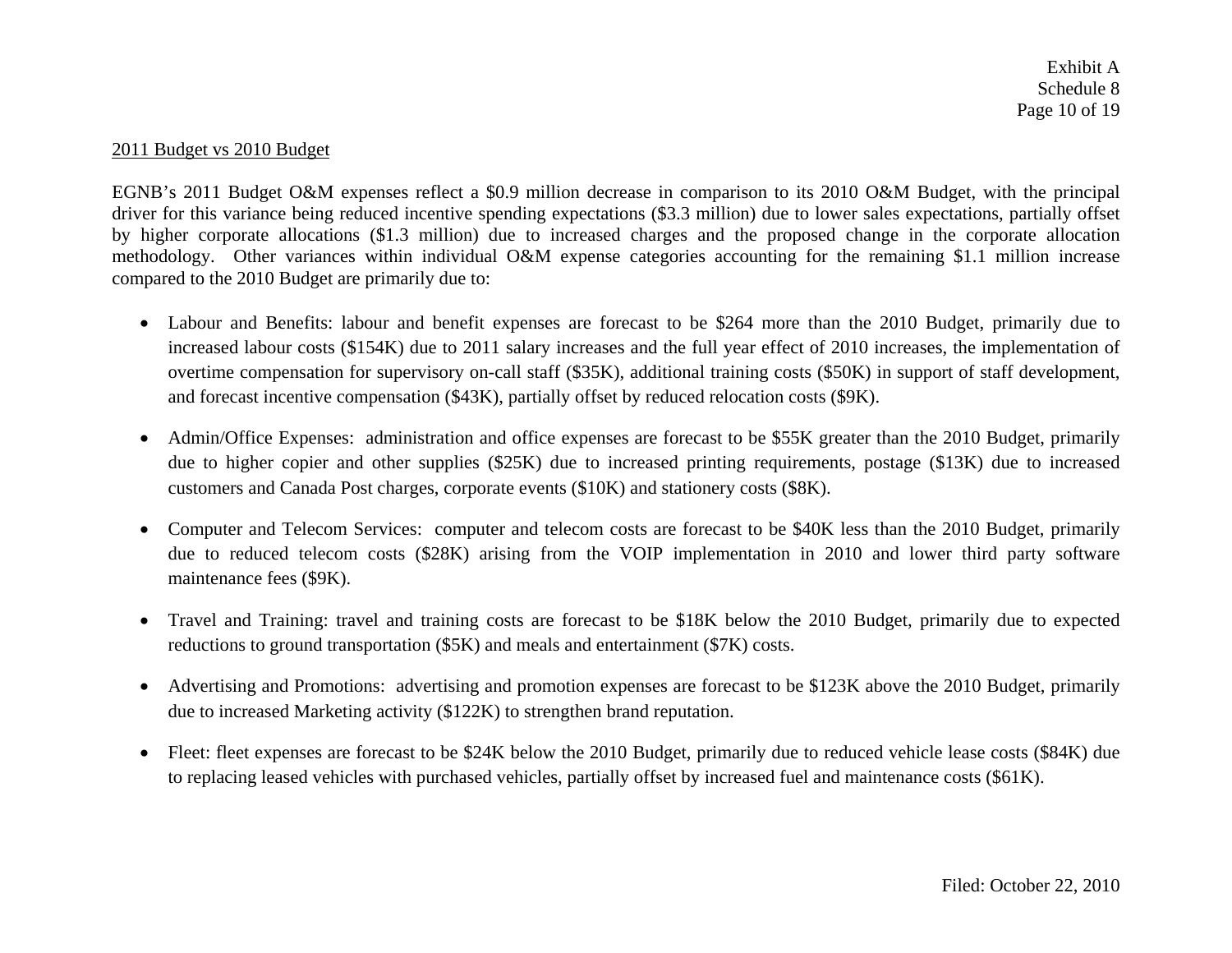- $\bullet$  Facilities: facilities costs are forecast to be \$29K more than the 2010 Budget, primarily due to increased repairs and maintenance costs (\$20K) and utility costs (\$11K).
- $\bullet$  Insurance: insurance expenses are forecast to be \$44K more than the 2010 Budget, primarily due to increased liability insurance costs (\$49K).
- $\bullet$  NBEUB Assessments: NBEUB costs are forecast to be \$507K higher than the 2010 Budget due to an anticipated higher EUB assessment arising from increased hearing activity and Public Intervenor costs.
- Gas Transportation and Related Activities: gas transportation and related activities are forecast to be \$105K above the 2010 Budget due to lower anticipated utilization of the M&NP FSA.

Amounts capitalized to Property, Plant and Equipment and Development O&M capitalized costs are forecast to be \$6.3 million less than the 2010 Budget due to cost decreases in some O&M categories (\$2.3 million), resulting in a lower capitalized amount when the capitalization percentages are applied, and a reduction in the capitalization rates assumed for amounts to be capitalized to Development O&M (\$4.0).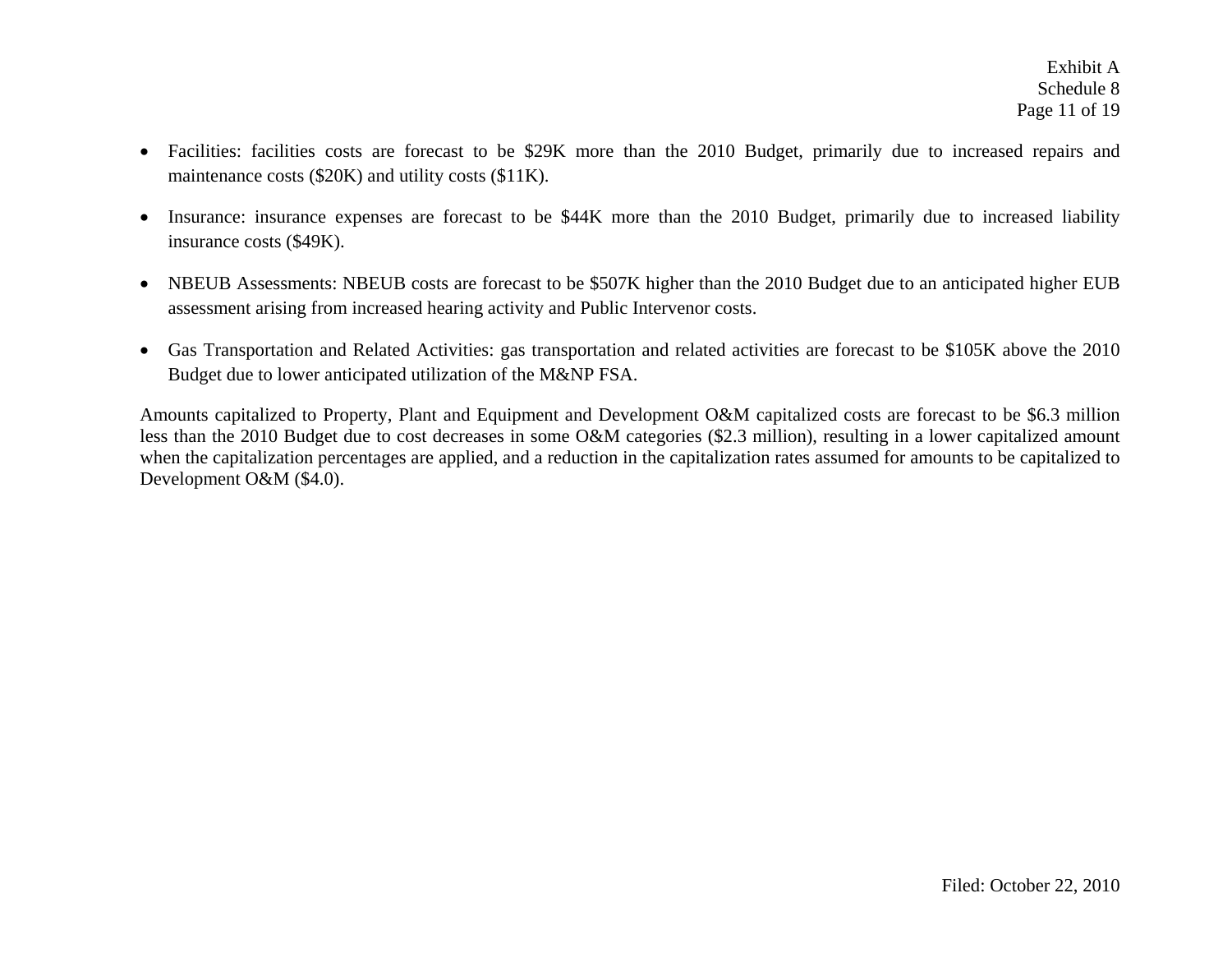#### Other Operating Expenses

#### 2009 Actual vs 2009 Budget

Bad Debt Expense was \$15K over budget primarily due to poor economic conditions.

Amortization of Property, Plant and Equipment was \$20K under budget due to the timing and nature of capital expenditures.

Municipal and Other Taxes were \$72K over budget due primarily to changes in property assessment values as compared to budget.

Interest on Amounts Due to Associates and Affiliates and Other Interest was \$300K above budget due to higher than budgeted Long Term Debt requirements during 2009 due to lower than budgeted cash flow from operations.

Amortization of Deferred Development Costs was \$134K above budget primarily due to a reclassification of actual intangible software costs and their associated amortization from Property, Plant and Equipment in 2009 resulting from accounting changes.

#### 2010 Forecast vs 2010 Budget

Bad Debt Expense is expected to be \$17K below budget, primarily due to lower than expected revenues and a strong focus on customer collections.

Amortization of Property, Plant and Equipment is expected to be \$259 over budget due to the timing and nature of capital expenditures.

Municipal and Other Taxes are expected to be \$46K below budget primarily due to a decrease in capital expenditures as compared to budget.

Interest on Amounts Due to Associates and Affiliates and Other Interest are expected to be \$442K above budget due to higher than budgeted Long Term Debt requirements during 2010 as a result of relying solely on debt financing during 2010.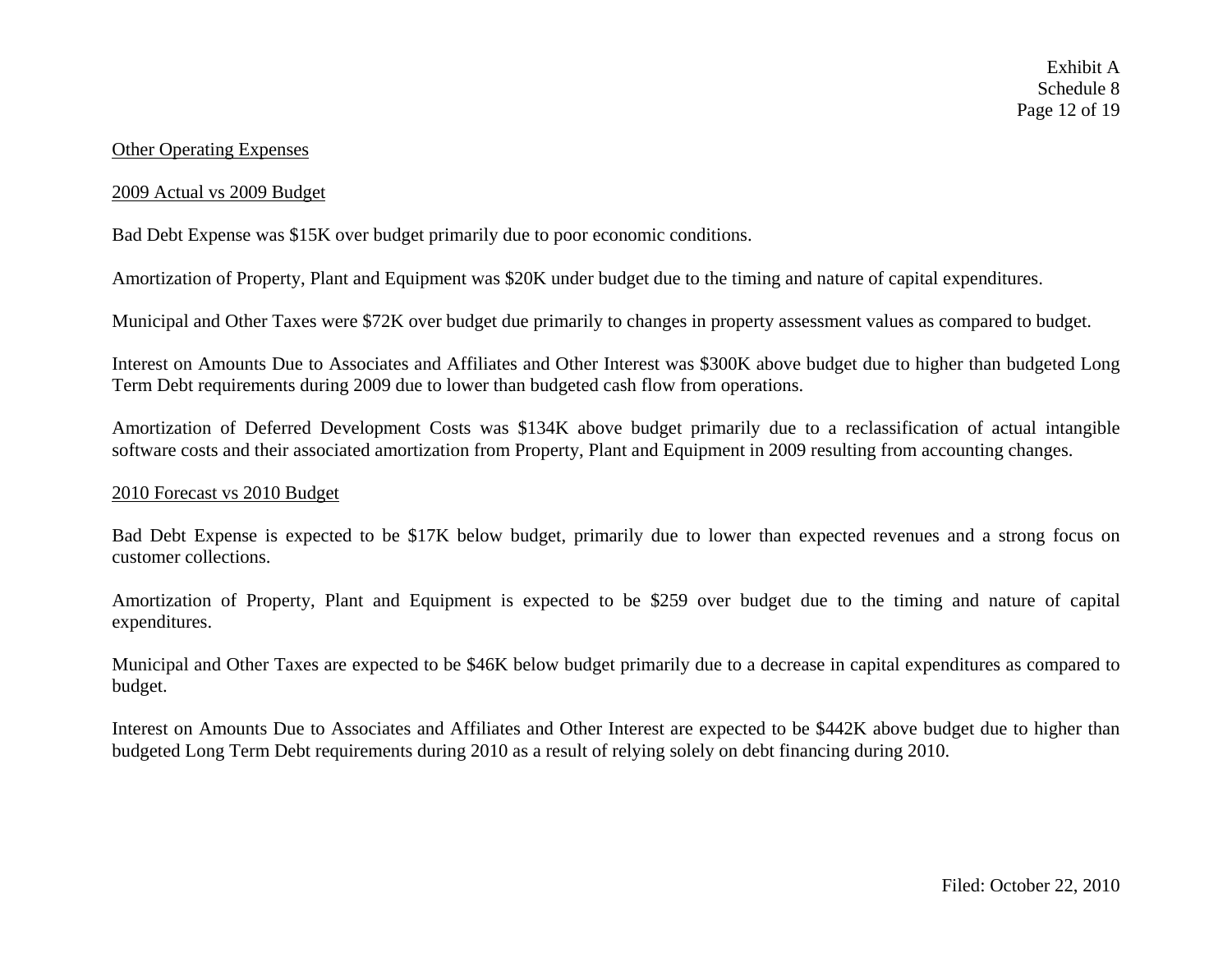Exhibit A Schedule 8 Page 13 of 19

Amortization of Deferred Development Costs are expected to be \$105K above budget primarily due to a reclassification of actual intangible software costs and their associated amortization from Property, Plant and Equipment in 2010 resulting from accounting changes.

#### 2011 Budget vs 2010 Budget

Bad Debt Expense is forecast to decrease by \$11K compared to the 2010 budget, primarily due to an overall decrease in combined expected gas distributions and installation services revenues year over year.

Amortization of Property, Plant and Equipment is forecast to result in a \$892K increase compared to the 2010 budget due to forecasted capital additions in 2011.

Municipal and Other Taxes are forecast to increase by \$30K compared to the 2010 budget primarily due to forecast additions to capital.

Interest on Amounts Due to Associates and Affiliates and Other Interest are forecast to increase by \$576K compared to the 2010 budget due to additional debt notes taken in the latter part of 2010 having a full year of interest associated with them in 2011.

Amortization of Deferred Development Costs is forecast to increase by \$54K compared to the 2010 budget primarily due to additions to Development O&M Capitalized costs forecasted for 2011.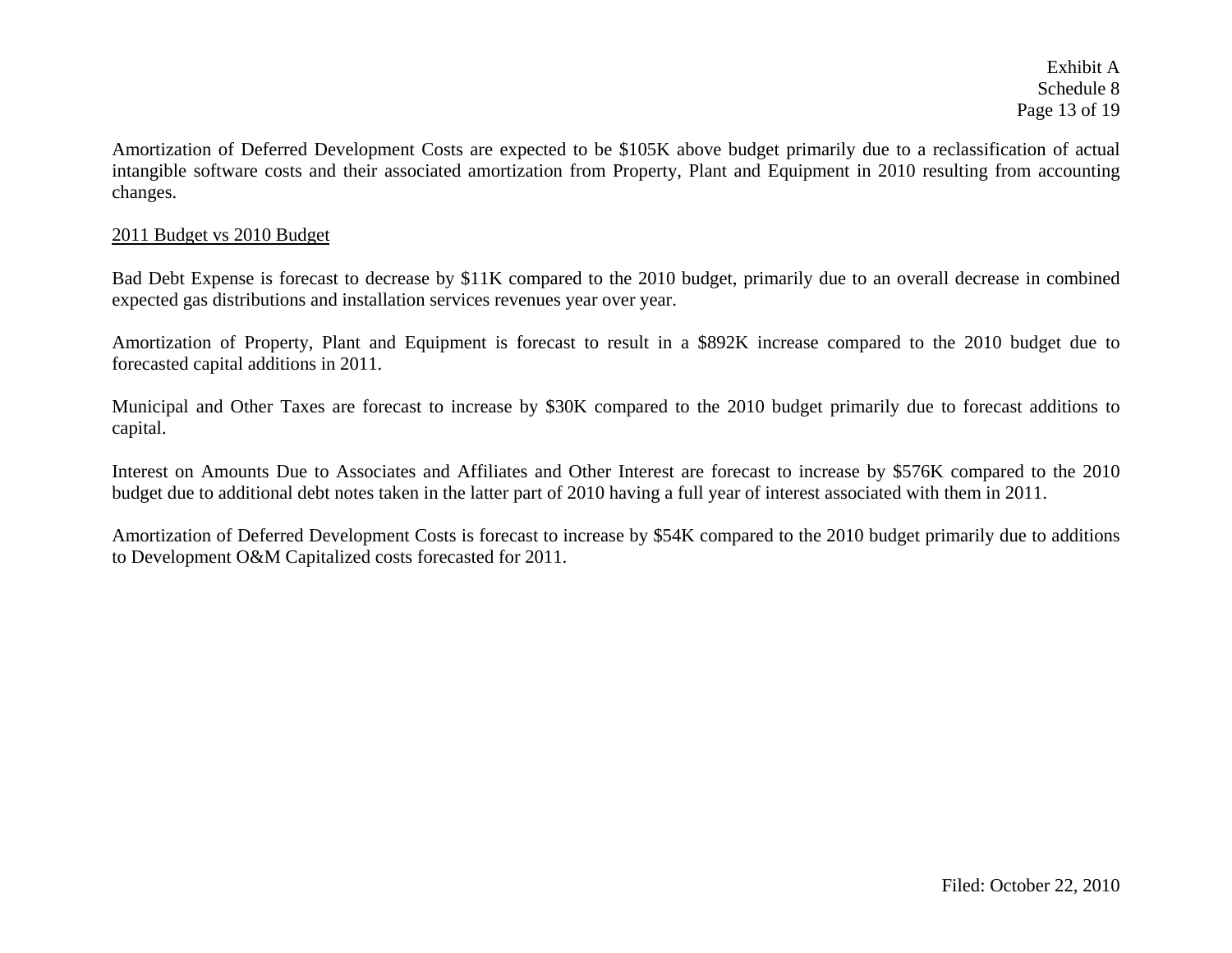#### **Rate Base**

Information with respect to EGNB's year end Rate Base and the levels of Property, Plant and Equipment, Development O&M capitalized costs, Working Capital allowance and other elements within rate base are provided below.

|                                          | Table 4<br><b>Rate Base</b>       |                |                       |                  |                  |                |                  |                       |                            |  |  |
|------------------------------------------|-----------------------------------|----------------|-----------------------|------------------|------------------|----------------|------------------|-----------------------|----------------------------|--|--|
|                                          |                                   | (1)            | (2)                   | $(3)=(1)-(2)$    | (4)              | (5)            | $(6)=(4)-(5)$    | (7)                   | $(8)=(7)-(5)$              |  |  |
| Line<br>(in thousands of dollars)<br>No. |                                   | 2009<br>Actual | 2009<br><b>Budget</b> | 2009<br>Variance | 2010<br>Forecast | 2010<br>Budget | 2010<br>Variance | 2011<br><b>Budget</b> | Variance<br>to 2010 Budget |  |  |
|                                          |                                   |                |                       |                  |                  |                |                  |                       |                            |  |  |
|                                          | Property, plant and equipment     | 147,751        | 163,844               | (16,093)         | 157,544          | 161,303        | (3,759)          | 167,267               | 5,964                      |  |  |
| 2                                        | Development O&M capitalized costs | 88,771         | 102,311               | (13,540)         | 99,130           | 105,784        | (6,654)          | 108,106               | 2,322                      |  |  |
| 3                                        | Franchise fee                     | 725            | 725                   |                  | 650              | 650            |                  | 562                   | (88)                       |  |  |
| 4                                        | Deferred costs                    | 426            | 734                   | (308)            | 202              | 579            | (377)            | 109                   | (470)                      |  |  |
| 5                                        | Term deposit                      | 2,955          | 3,188                 | (233)            | 2,955            | 3,128          | (173)            | 2,955                 | (173)                      |  |  |
| 6                                        | Working capital allowance         | 1,757          | 642                   | 1,115            | 2,286            | 609            | 1,677            | 1,327                 | 718                        |  |  |
|                                          | <b>Regulatory Deferral</b>        | 155,895        | 133,612               | 22,283           | 171,776          | 155,128        | 16,648           | 179,128               | 24,000                     |  |  |
| 8                                        | Rate Base                         | 398,280        | 405,056               | (6,776)          | 434,543          | 427,181        | 7,362            | 459,454               | 32,273                     |  |  |

#### 2009 Actual vs 2009 Budget

Property, Plant and Equipment was \$16.1 million below budget primarily due to a cancellation of a strategic project (\$5.0 million), reduction in spending on Information Technology projects (\$1.3 million) and General Plant (\$0.3 million), reduced new main costs (\$3.8 million), as a result of fewer than expected customer attachments and a continued focus on attaching existing non-customers on main, and the impact of the reduction in actual capital costs as compared to forecast (\$5.7 million) in the last quarter of 2008.

Development O&M Capitalized Costs were \$13.5 million below budget primarily due to a reduction in additions from O&M spending (\$12.5 million), a reduction in amortization (\$.1 million) and the impact of the lower than forecast ending year balance (\$1.0 million) from 2008.

Deferred Costs were \$308K below budget due to equity call costs budgeted in 2009 for an equity call that did not take place.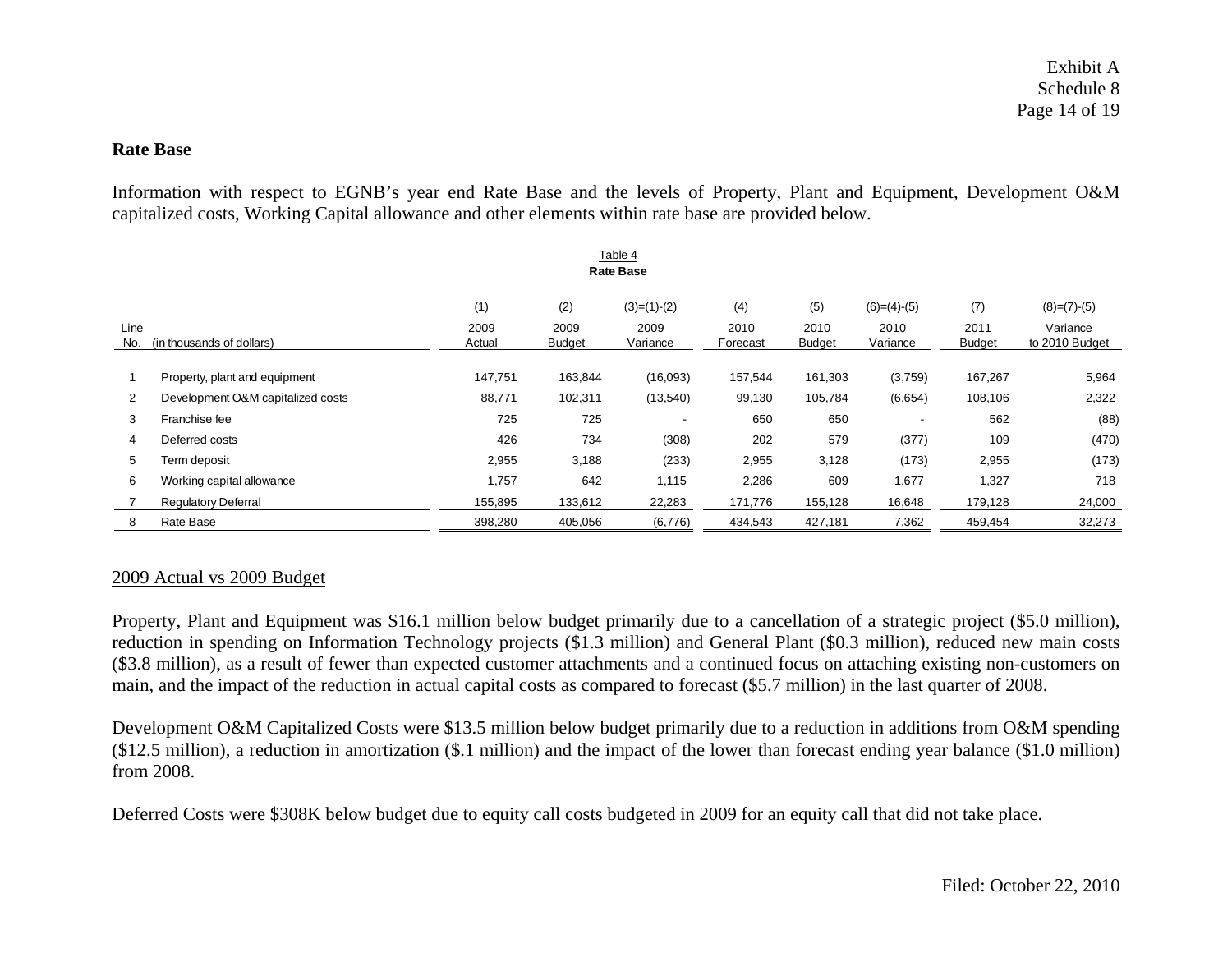Term deposit costs were \$233K below budget, primarily due to the actual rate of interest being lower than the original forecast rate of interest (\$109K) and the timing of the payment of the interest earned (\$124K).

Working Capital Allowance is \$1.1 million over budget, primarily due to higher inventory (\$731K) and prepaid expense balances (\$412K).

Regulatory Deferral is \$22.3 million over budget, primarily due to a shortfall in Gas Distribution revenue (\$16.4 million) and Installation Services Margin (\$1.8 million), an increase in O&M expenses (\$1.2 million), an increase in Other expenses (\$501K), and an increase in the opening balance (\$2.6 million) resulting from higher than forecast additions in the last quarter of 2008.

#### 2010 Forecast vs 2010 Budget

Property, Plant and Equipment is expected to be \$3.8 million under budget primarily due to a reduction in the amount of O&M expenses expected to be capitalized to Property, Plant and Equipment (\$682K) and a reduction in the opening balance of Property, Plant and Equipment (\$3.0 million) resulting from lower than forecast additions in the last quarter of 2009.

Development O&M Capitalized Costs are expected to be \$6.7 million below budget primarily due to a reduction in the rates in which O&M expenses are capitalized to Development O&M Capitalized Costs (\$3.0 million) based on a study of department activities conducted in 2010 and a reduction in the opening balance (\$4.0 million) resulting from lower than forecast additions in 2009, partially offset by a reduction in amortization (\$176K).

Deferred Costs are expected to be \$377K below budget due to equity call costs budgeted in 2010 for an equity call that did not take place.

Term deposit costs ares expected to be \$173K below budget, primarily due to the expected rate of interest being lower than the original forecast rate of interest (\$105K) and the timing of the payment of the interest earned (\$68K).

Working Capital Allowance is expected to be \$1.7 million over budget in 2010, primarily due to higher inventory (\$754K) and prepaid expense balances (\$958K).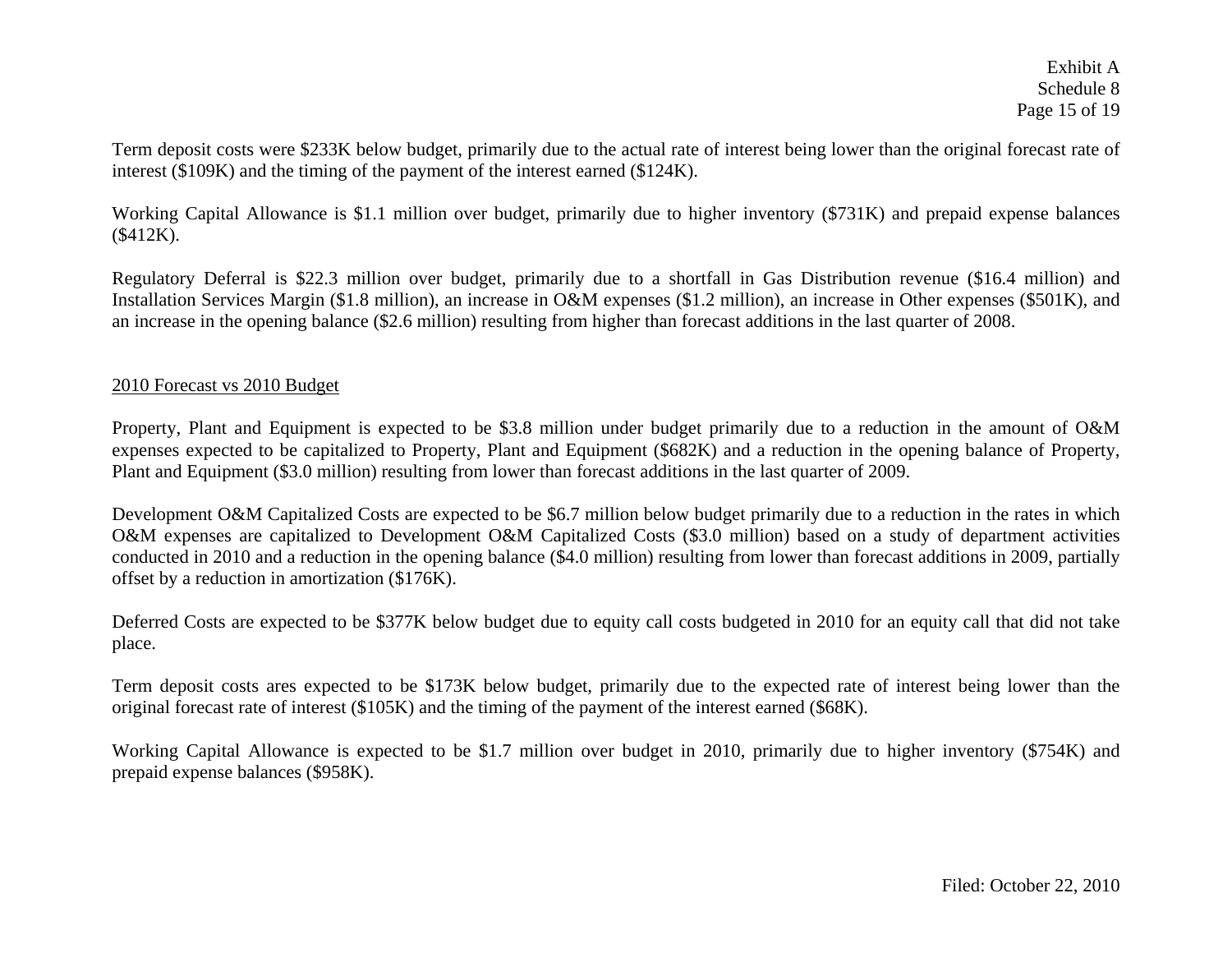Exhibit A Schedule 8 Page 16 of 19

Regulatory Deferral is expected to be \$16.6 million over budget, primarily due to a shortfall in Gas Distribution revenue (\$10.3 million) and Installation Services Margin (\$1.1 million), an increase in O&M expenses (\$3.1 million), an increase in Other expenses (\$743K), and an increase in the opening balance (\$1.2 million) resulting from higher than forecast additions in the last quarter of 2009.

#### 2011 Budget vs 2010 Budget

.

Property, Plant and Equipment are forecast to increase by \$6.0 million as compared to the 2010 budget, primarily due to a forecasted increase to capital additions (\$8.9 million) and a planned strategic project (\$2.7 million), partially offset by a reduction in the opening balance of Property, Plant and Equipment (\$3.7 million) resulting from lower than forecast additions in the last quarter of 2010.

Development O&M Capitalized Costs are forecast to increase by \$2.3 million as compared to the 2010 budget primarily due to additional O&M expenses forecasted to be capitalized during 2011 (\$11.7 million), offset by a reduction in amortization (\$2.7 million) and a reduction in the opening balance (\$6.9 million) resulting from lower than forecast additions in 2010.

Franchise fee cost is forecast to decrease by \$88K as compared to the 2010 budget due to the recognition of an additional year of amortization.

Deferred Costs are forecast to decrease by \$470K as compared to the 2010 budget due to previously budgeted equity call costs that were not incurred being removed from the budget as well as recognition of an additional year of amortization.

Term deposit costs are forecast to decrease by \$173K as compared to the 2010 budget to reflect actual experience around the timing of the interest payments and interest rates.

Working Capital Allowance is forecast to increase by \$718K million as compared to the 2010 budget, primarily due to higher budgeted inventory (\$754K) offset by lower prepaid expenses (\$36K) balances which reflect past experience.

Regulatory Deferral is forecast to increase by \$24.0 million as compared to the 2010 budget primarily due to an increase in O&M expenses (\$5.4 million), an increase in Other expenses (\$1.6 million), and an increase in the opening balance (\$16.6 million) resulting from higher than forecast additions in 2010, and an increase in the return on rate base (\$2.2 million), partially offset by an increase in revenue (\$3.9 million).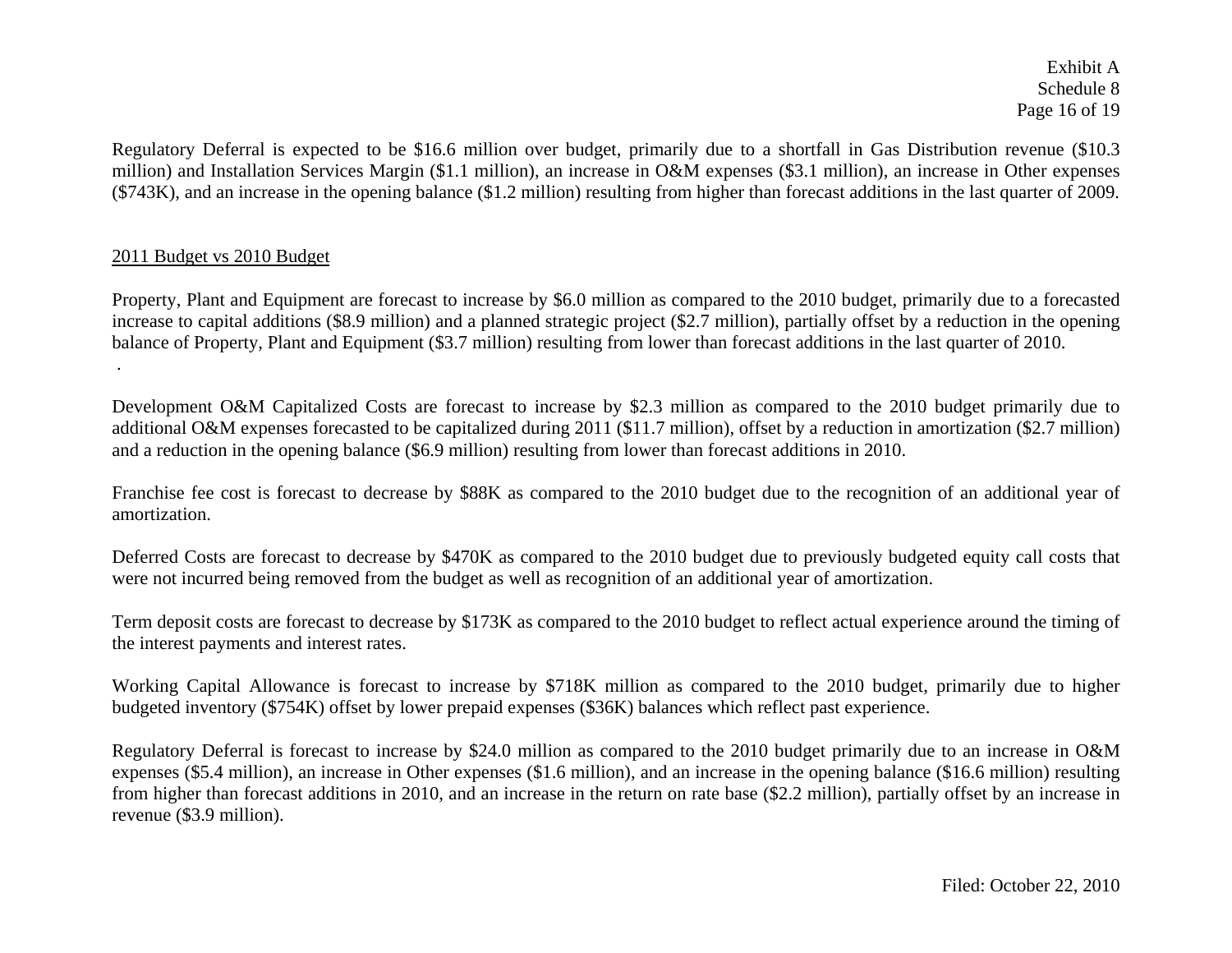#### **Non-Rate Base**

Information with respect to EGNB's Non-Rate Base items is provided below.

|      |                                                |        |               | Table 5       |          |               |               |               |                |  |  |  |
|------|------------------------------------------------|--------|---------------|---------------|----------|---------------|---------------|---------------|----------------|--|--|--|
|      | <b>Non-Rate Base</b>                           |        |               |               |          |               |               |               |                |  |  |  |
|      |                                                | (1)    | (2)           | $(3)=(1)-(2)$ | (4)      | (5)           | $(6)=(4)-(5)$ | (7)           | $(8)=(7)-(5)$  |  |  |  |
| Line |                                                | 2009   | 2009          | 2009          | 2010     | 2010          | 2010          | 2011          | Variance       |  |  |  |
| No.  | (in thousands of dollars)                      | Actual | <b>Budget</b> | Variance      | Forecast | <b>Budget</b> | Variance      | <b>Budget</b> | to 2010 Budget |  |  |  |
|      | <b>Non-Ratebase Assets</b>                     |        |               |               |          |               |               |               |                |  |  |  |
| 2    | Cash and Short Term Investments                |        |               |               |          | 17,376        | (17, 376)     |               | (17, 376)      |  |  |  |
| 3    | <b>Accounts Receivable</b>                     | 15,053 | 12,343        | 2,710         | 15,944   | 14,065        | 1,879         | 14,083        | 18             |  |  |  |
| 4    | Inventory                                      | 1,430  | 757           | 673           | 4,087    | 740           | 3,347         | 4,087         | 3,347          |  |  |  |
| 5    | <b>Total Non-Rate Base Assets</b>              | 16,483 | 13,100        | 3,383         | 20,031   | 32,181        | (12, 150)     | 18,170        | (14, 011)      |  |  |  |
| 6    | <b>Non-Ratebase Liabilities</b>                |        |               |               |          |               |               |               |                |  |  |  |
|      | Short Term Indebtedness                        | 1.757  | 72            | 1,685         | 17       |               | 17            | 1,332         | 1,332          |  |  |  |
| 8    | <b>Accounts Payable</b>                        | 13,325 | 25,875        | (12, 550)     | 15,910   | 15,595        | 315           | 16,099        | 504            |  |  |  |
| 9    | Long Term Deferred Post Employment Liabilities |        | (121)         | 121           | 2,359    | (146)         | 2,505         | 2,359         | 2,505          |  |  |  |
| 10   | <b>Total Non-Rate Base Liabilities</b>         | 15,082 | 25,826        | (10, 744)     | 18,286   | 15,449        | 2,837         | 19,790        | 4,341          |  |  |  |

Non-rate base items are a function of the annual operations of EGNB and fluctuate with changes in operating revenues and expenses.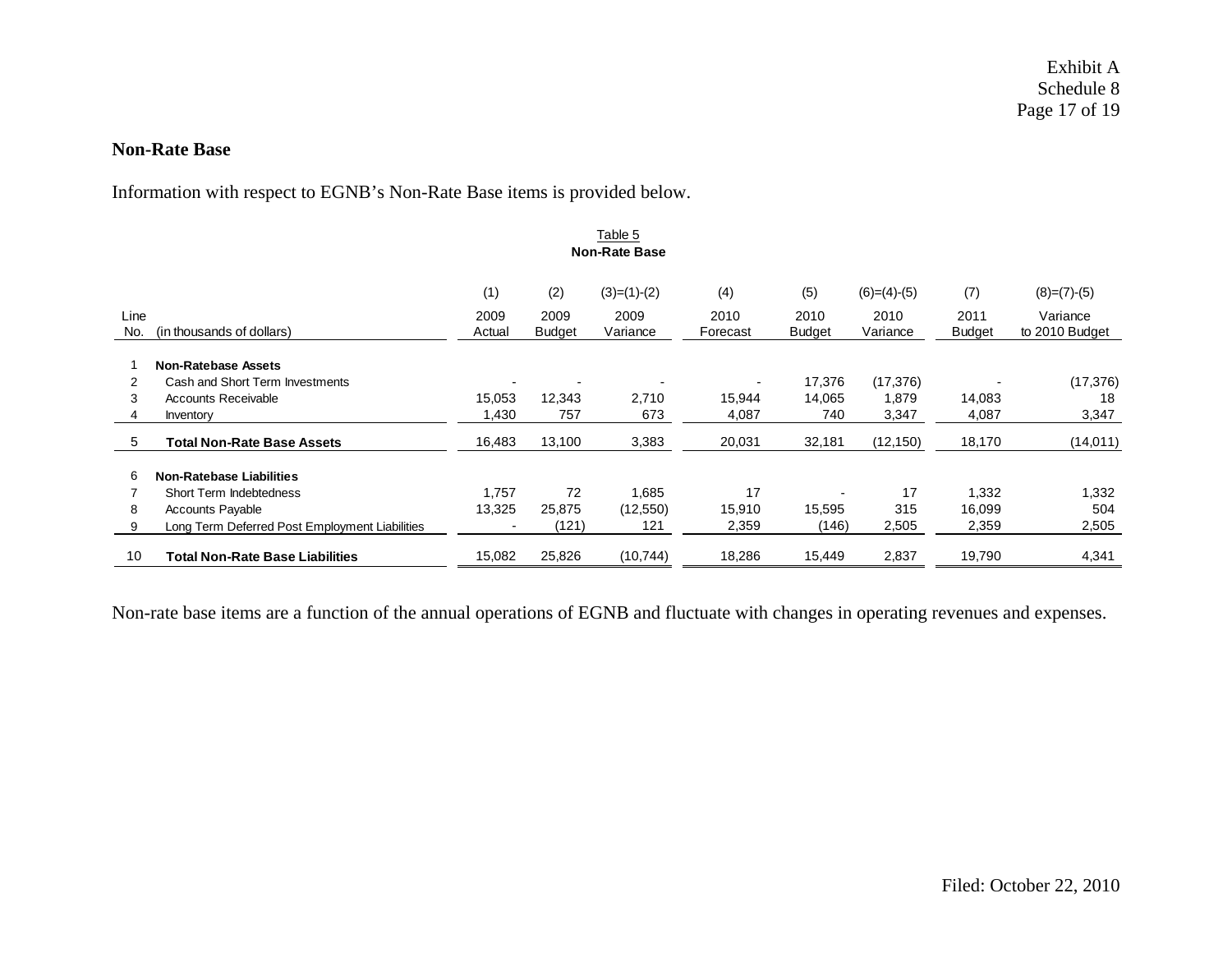# **Cost of Capital Summary**

Information with respect to EGNB's Cost of Capital is provided below.

|                |                        |                       |                  | Table 6          |                       |                  |                       |                            |  |  |  |  |
|----------------|------------------------|-----------------------|------------------|------------------|-----------------------|------------------|-----------------------|----------------------------|--|--|--|--|
|                | <b>Cost of Capital</b> |                       |                  |                  |                       |                  |                       |                            |  |  |  |  |
|                | (1)                    | (2)                   | $(3)=(1)-(2)$    | (4)              | (5)                   | $(6)=(4)-(5)$    | (7)                   | $(8)=(7)-(5)$              |  |  |  |  |
|                | 2009<br>Actual         | 2009<br><b>Budget</b> | 2009<br>Variance | 2010<br>Forecast | 2010<br><b>Budget</b> | 2010<br>Variance | 2011<br><b>Budget</b> | Variance<br>to 2010 Budget |  |  |  |  |
| Principal      |                        |                       |                  |                  |                       |                  |                       |                            |  |  |  |  |
| Debt           | 212,650                | 174,057               | 38,593           | 232,851          | 218,274               | 14,577           | 227,701               | 9,427                      |  |  |  |  |
| Equity         | 186,656                | 218,047               | (31, 391)        | 201,126          | 226,905               | (25, 779)        | 228,799               | 1,894                      |  |  |  |  |
| Return (\$)    |                        |                       |                  |                  |                       |                  |                       |                            |  |  |  |  |
| Debt           | 12,176                 | 11,923                | 253              | 13,995           | 13,583                | 412              | 14,146                | 563                        |  |  |  |  |
| Equity         | 24,369                 | 24,538                | (169)            | 24,889           | 26,048                | (1, 159)         | 27,657                | 1,609                      |  |  |  |  |
| Approved rates |                        |                       |                  |                  |                       |                  |                       |                            |  |  |  |  |
| Debt           | 6.47%                  | 6.32%                 | 0.15%            | 6.28%            | 6.38%                 | $-0.10%$         | 6.24%                 | $-0.14%$                   |  |  |  |  |
| Equity         | 13.00%                 | 13.00%                | $0.00\%$         | 13.00%           | 13.00%                | $0.00\%$         | 12.75%                | $-0.25%$                   |  |  |  |  |

EGNB finances its operations through a combination of equity and debt financing.

#### 2009 Actual vs 2009 Budget

Equity was \$31.4 million below budget due to EGNB's decision not to proceed with an equity call in 2009. As a result, EGNB's cash requirements were funded through debt financing which was \$38.6 million above budget.

Actual debt rates were 0.15% above budget rates due to higher than budgeted interest rates on the additional debt requirements.